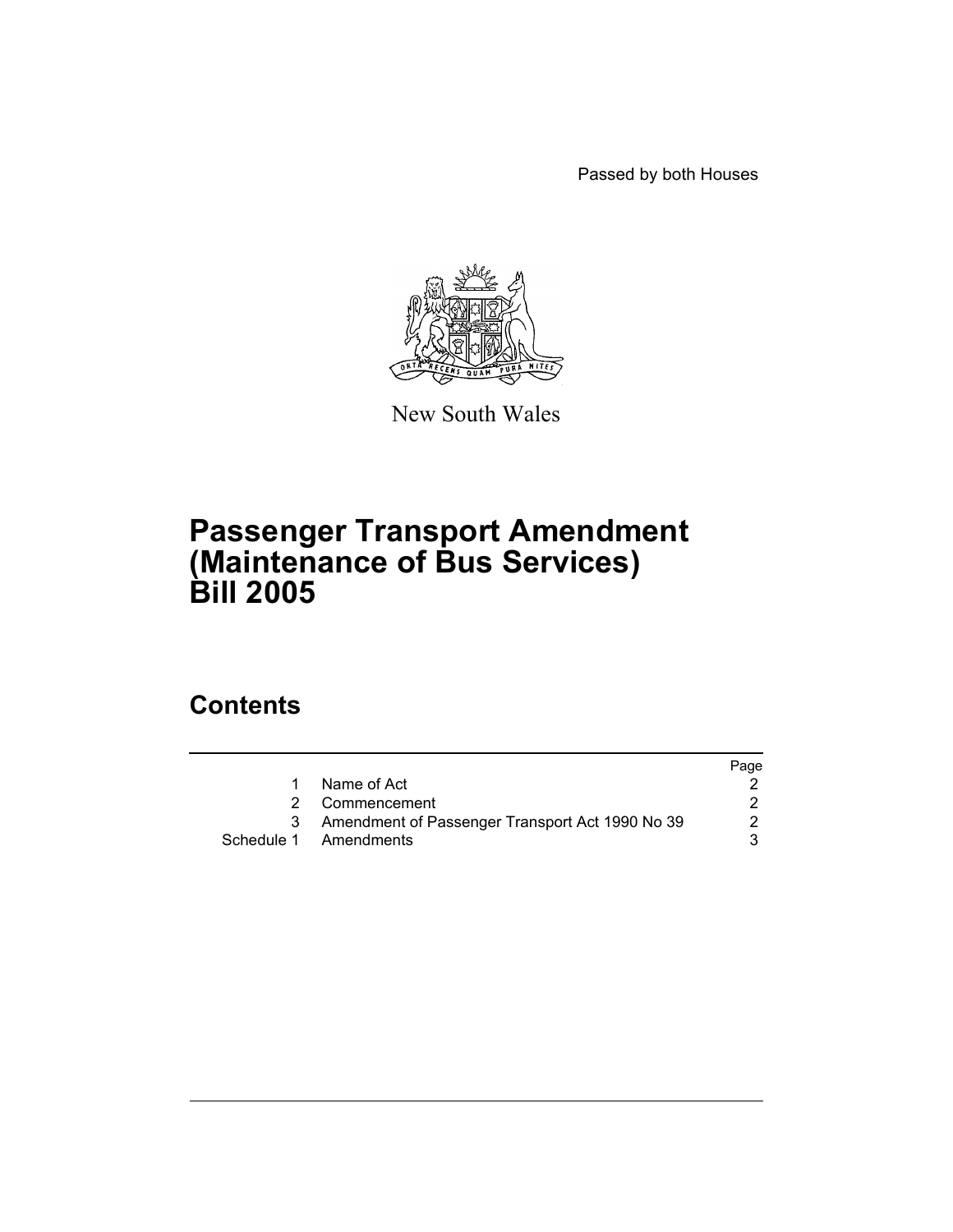*I certify that this PUBLIC BILL, which originated in the LEGISLATIVE ASSEMBLY, has finally passed the LEGISLATIVE COUNCIL and the LEGISLATIVE ASSEMBLY of NEW SOUTH WALES.*

> *Clerk of the Legislative Assembly. Legislative Assembly, Sydney, , 2005*



New South Wales

# **Passenger Transport Amendment (Maintenance of Bus Services) Bill 2005**

Act No , 2005

An Act to amend the *Passenger Transport Act 1990* with respect to the provision of step-in arrangements to maintain regular bus services on termination or expiry of certain existing bus service contracts; and for other purposes.

*I have examined this Bill, and find it to correspond in all respects with the Bill as finally passed by both Houses.*

*Chairman of Committees of the Legislative Assembly.*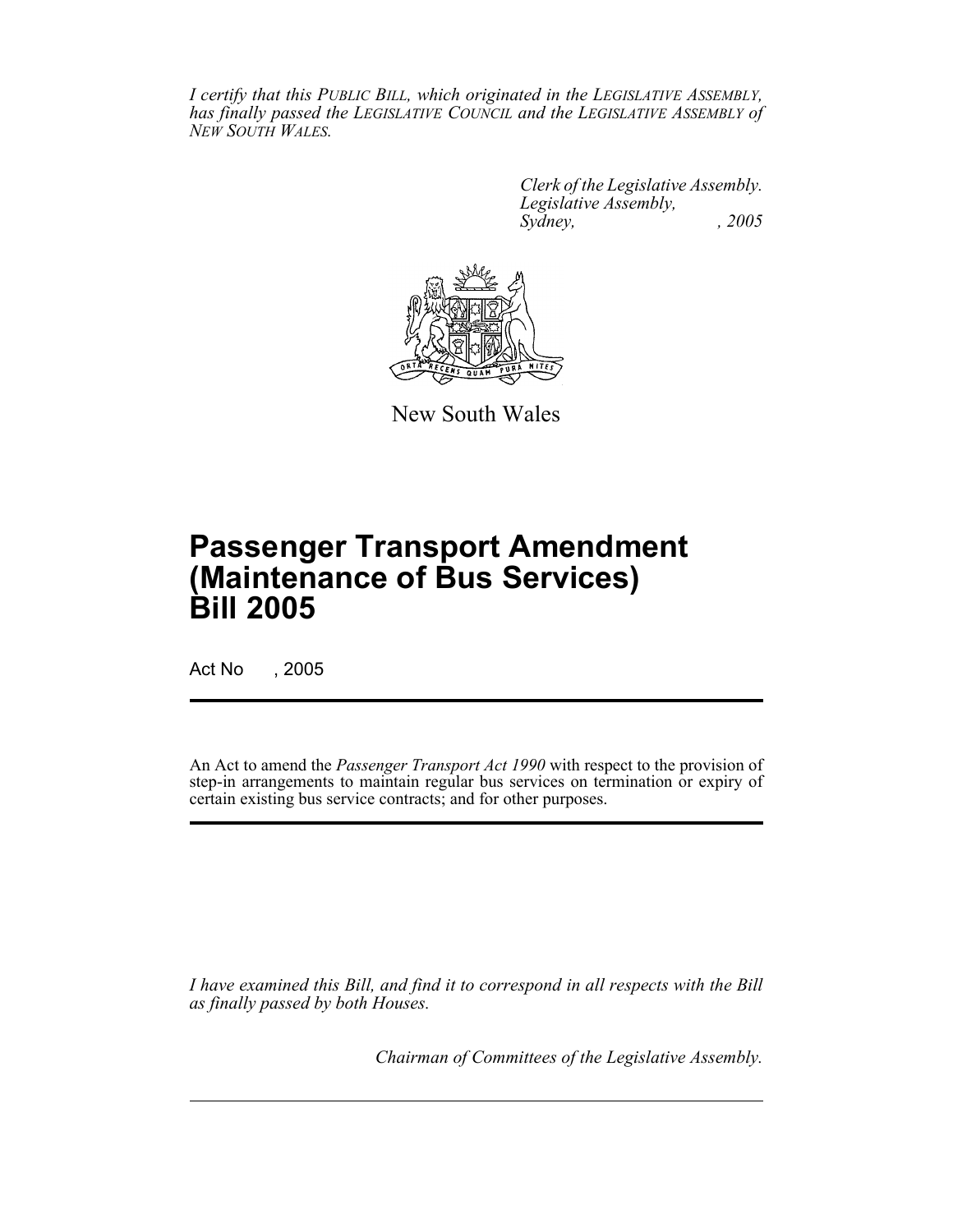## **The Legislature of New South Wales enacts:**

## **1 Name of Act**

This Act is the *Passenger Transport Amendment (Maintenance of Bus Services) Act 2005*.

## **2 Commencement**

This Act commences on the date of assent to this Act.

## **3 Amendment of Passenger Transport Act 1990 No 39**

The *Passenger Transport Act 1990* is amended as set out in Schedule 1.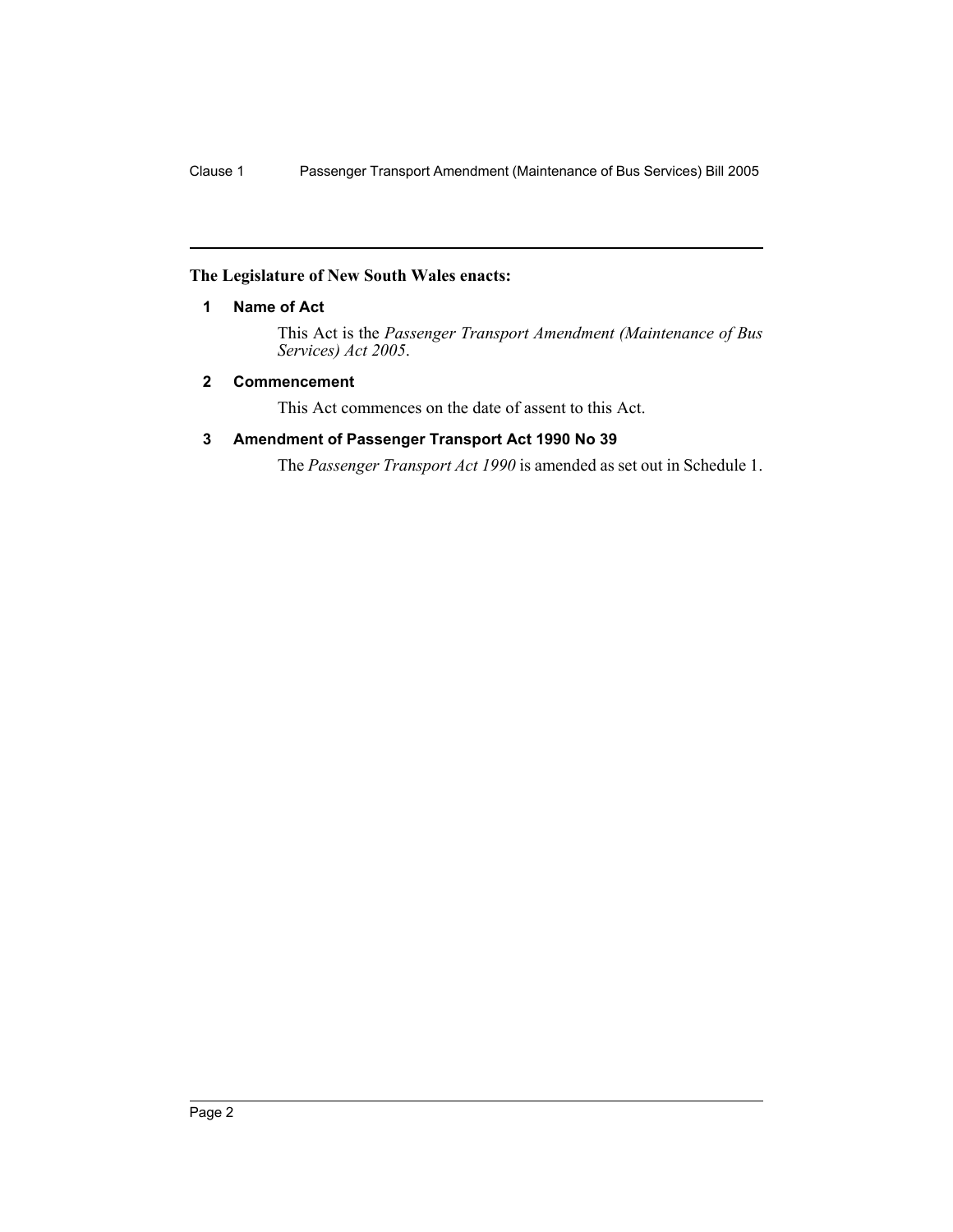Amendments **Amendments** Schedule 1

## **Schedule 1 Amendments**

(Section 3)

## **[1] Schedule 3 Savings and transitional provisions**

Insert at the end of clause 2 (1):

*Passenger Transport Amendment (Maintenance of Bus Services) Act 2005*

## **[2] Schedule 3, clause 27**

Insert in alphabetical order:

*existing bus service contract* means an existing commercial bus service contract or an interim contract for the provision of regular bus services.

*existing service provider* means the holder of an existing bus service contract.

*interim contract for the provision of regular bus services* means a bus service contract for the provision of temporary services in place of a regular bus service discontinued because of the expiry of the term, or the termination or variation, of an existing commercial bus service contract or an interim contract replacing any such contract.

*step-in arrangements* means arrangements under clause 39B.

## **[3] Schedule 3, clause 33**

Insert after clause 33 (2):

- Despite clause 28 or the provisions of any existing commercial bus service contract, the holder of any such contract has no right or expectation of renewal of the contract on its expiry.
- (4) To avoid doubt, the continuing provision of bus services by the former holder of an existing non-commercial or commercial bus service contract on or after expiry of the contract is not a renewal of the contract and does not confer any right or expectation of renewal of the contract.

## **[4] Schedule 3, clause 34**

Insert "or an interim contract for the provision of regular bus services" after "non-commercial bus service contract" wherever occurring.

## **[5] Schedule 3, clause 34 (2) (c)**

Omit "30 or 31". Insert instead "30, 31, 39A or 39B".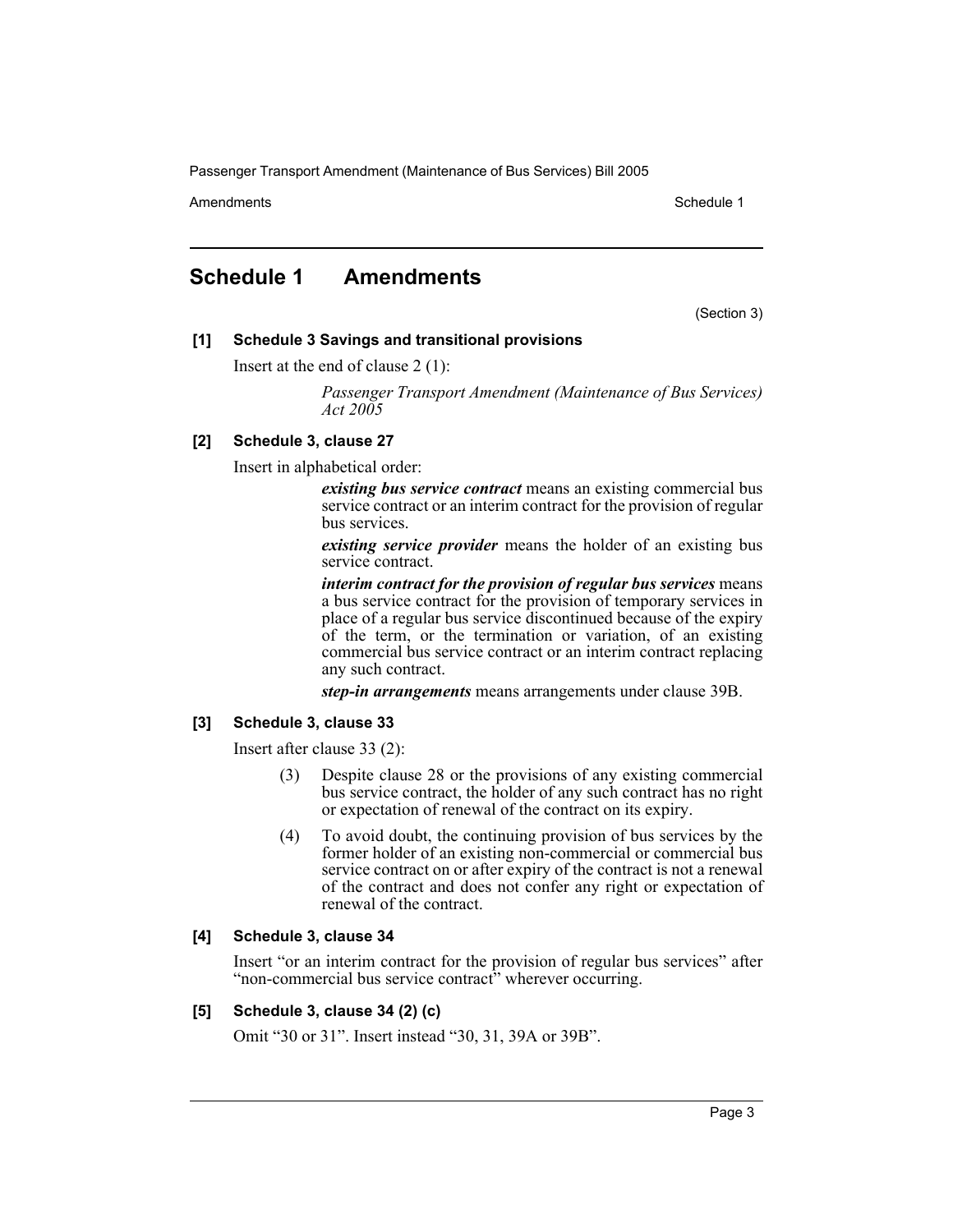Schedule 1 Amendments

#### **[6] Schedule 3, clause 34 (3)**

Insert at the end of clause 34:

(3) In this clause, *interim contract for the provision of regular bus services* includes a bus service contract for the provision of temporary services in place of a regular bus service discontinued because of the expiry of the term, or the termination or variation, of an existing non-commercial bus service contract or an interim contract replacing any such contract.

## **[7] Schedule 3, clause 36**

Insert "Minister or" before "Director-General" wherever occurring.

#### **[8] Schedule 3, clause 36 (1) (a)**

Insert "or an interim contract for the provision of regular bus services" after "contract".

#### **[9] Schedule 3, clause 36 (1) (c)**

Insert at the end of clause 36 (1) (b):

, or

(c) a service breach notice or the implementation of step-in arrangements.

## **[10] Schedule 3, clause 37 (1) (e)**

Insert at the end of clause 37 (1) (d):

or

(e) the giving of a service breach notice or the implementation of step-in arrangements, and any thing done or omitted to be done under or in connection with a service breach notice or step-in arrangements,

## **[11] Schedule 3, clause 37 (1)**

Omit "paragraphs (a)–(d)". Insert instead "paragraphs (a)–(e)".

## **[12] Schedule 3, clause 37 (3) (a)**

Insert "or the *Passenger Transport Amendment (Maintenance of Bus Services) Act 2005*" after "the amending Act".

## **[13] Schedule 3, clause 39**

Insert "or an interim contract" after "non-commercial bus service contract" in the definition of *existing service provider* in clause 39 (1).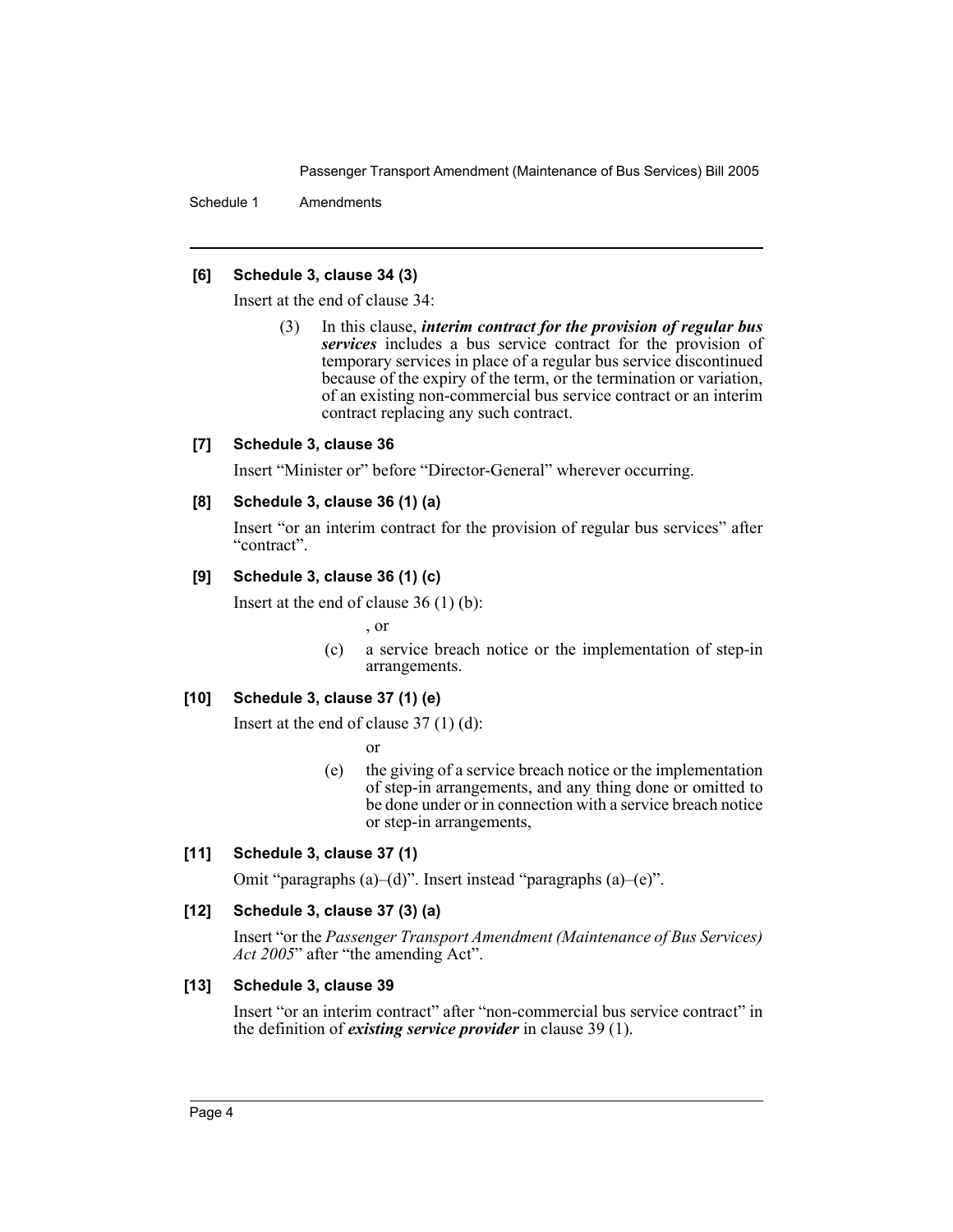Amendments **Amendments** Schedule 1

#### **[14] Schedule 3, clause 39**

Insert in alphabetical order in clause 39 (1):

*interim contract* means a bus service contract for the provision of temporary services in place of a regular bus service discontinued because of the expiry of the term or termination or variation of an existing commercial bus service contract or an existing non-commercial bus service contract.

#### **[15] Schedule 3, clause 39 (7) and (8)**

Insert after clause 39 (6):

- An application may be made under this clause if the contract held by the existing service provider is terminated or expires, but may not be made later than 60 days after the termination or expiration of the contract.
- (8) An application may be made under this clause even if step-in arrangements are implemented under this Part in relation to the regular bus services provided by the existing service provider.

#### **[16] Schedule 3, clauses 39A–39G**

Insert after clause 39:

## **39A Service breaches**

- (1) The Director-General may, by notice in writing given to an existing service provider (in this Part called a *service breach notice*), require the existing service provider to take the action specified in the notice within the period specified in the notice.
- (2) The Director-General may give a service breach notice if:
	- (a) the Director-General is of the opinion that a regular bus service contract of the existing service provider is, or is likely to be, for a period longer than 24 hours:
		- (i) interrupted, disrupted or not delivered, or
		- (ii) not provided to a reasonable standard to meet community needs, or
	- (b) in such other circumstances as may be provided by the regulations.
- (3) The notice may require the action to be taken immediately if the Director-General is of the opinion that it is necessary to do so having regard to the urgency of the circumstances.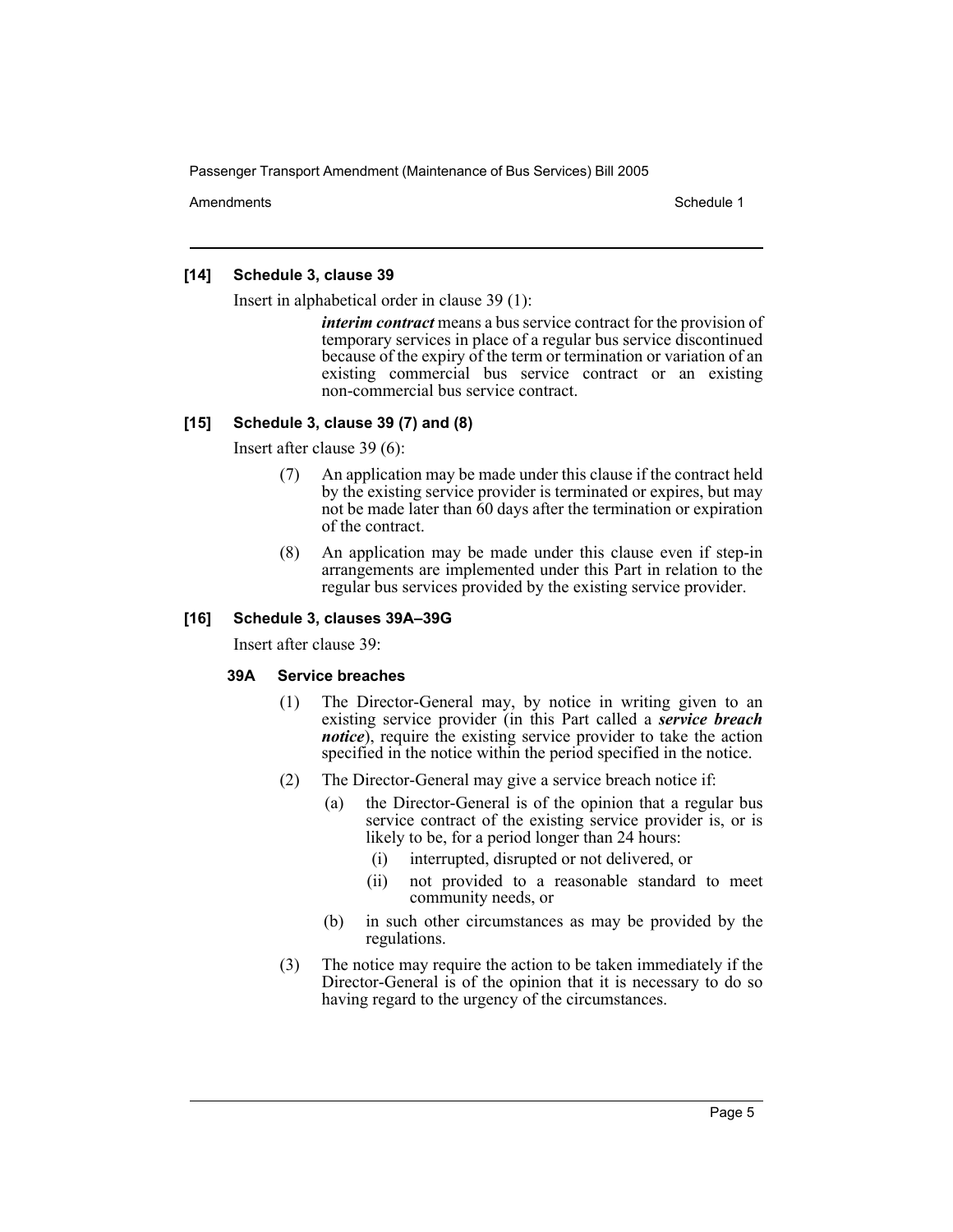#### Schedule 1 Amendments

- (4) If the existing service provider fails to comply with a service breach notice within the period specified in the notice, the Director-General may apply to the Minister for approval to take one or both of the following actions:
	- (a) terminate the existing bus service contract on the ground of failure to comply with the notice,
	- (b) implement step-in arrangements under clause 39B (3).
- (5) The Minister may approve or refuse the application.
- (6) If the Minister approves the application, the Director-General may take the action approved by the Minister. Termination of a contract is to be by notice in writing given to the existing service provider.
- (7) The Director-General may give more than one service breach notice under this clause in relation to the same contract.
- (8) Nothing in this clause limits any other action that may be taken by the Director-General or any other person in relation to an existing bus service contract, including any other power to terminate the contract concerned or to exercise any function under clause 39B (2) on the expiry or termination of the contract.

#### **39B Step-in arrangements for existing bus service contracts**

- (1) The Director-General may, by notice published in the Gazette, implement the step-in arrangements specified in the notice if of the opinion that it is necessary to do so to maintain regular bus services provided under an existing bus service contract.
- (2) The Director-General may take action under subclause (1):
	- (a) on or before the expiry of an existing bus service contract, or
	- (b) on or before termination of an existing bus service contract by the Director-General (other than under this Part), or
	- (c) not later than 60 days after notice of termination, or termination without notice, of an existing bus service contract by an existing service provider, or
	- (d) in such other circumstances as may be prescribed by the regulations.
- (3) The Director-General may, with the approval of the Minister under clause 39A, also take action under subclause (1) if an existing service provider fails to comply with a service breach notice, whether or not the existing bus service contract concerned has been terminated or has expired.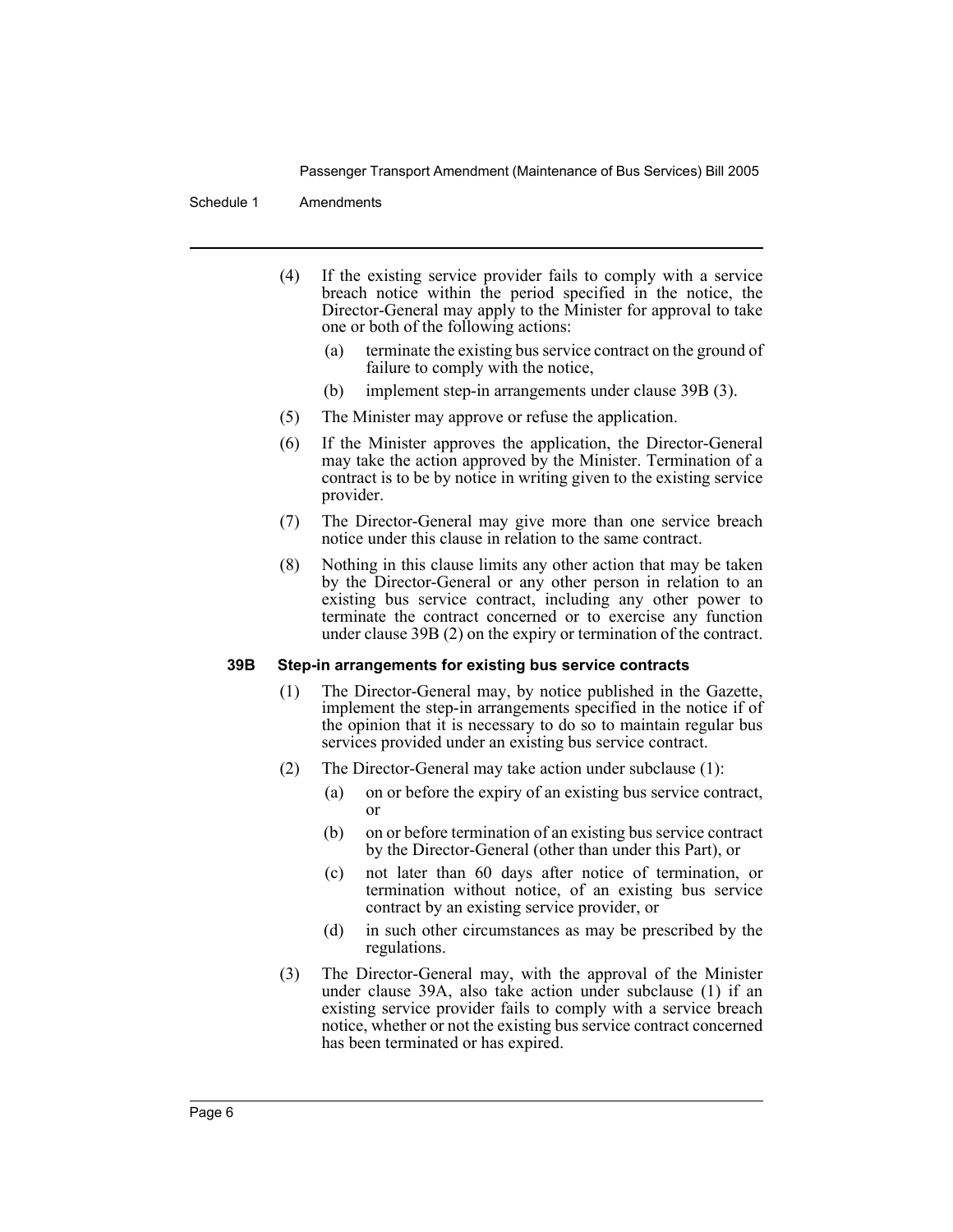Amendments **Schedule 1** and the set of the set of the set of the set of the set of the set of the set of the set of the set of the set of the set of the set of the set of the set of the set of the set of the set of the set

- (4) The step-in arrangements take effect on the day the notice is published in the Gazette, or on such later day as may be specified in the notice.
- (5) Step-in arrangements implemented under subclause (2) may not take effect before the expiry or termination of the contract concerned.
- (6) The step-in arrangements may do any one or more of the following:
	- (a) provide for the appointment of the Director-General, or a person nominated by the Director-General, (the *step-in party*) to exercise functions of the existing service provider that are or were conferred under the existing bus service contract,
	- (b) authorise the step-in party to take possession of, and use, buses or premises or other assets used or required by the existing service provider to provide the regular bus services concerned,
	- (c) require the existing service provider or any other person to take such steps as are necessary in the opinion of the Director-General to make buses, premises or other assets referred to in paragraph (b) available to the step-in party,
	- (d) authorise or require the step-in party or any other person to carry out functions under the contract as if the contract were in force,
	- (e) specify the terms and conditions on which the step-in arrangements are to be implemented,
	- (f) without limiting paragraph (e), specify terms and conditions relating to the following matters:
		- (i) payments to the existing service provider of a kind payable under the contract after deduction of the costs of the step-in party and other specified costs from amounts payable to the existing service provider,
		- (ii) the use of staff employed by the existing service provider in connection with the provision of the regular bus services and arrangements for payment for the use of services of those staff,
		- (iii) payments to third parties (such as suppliers, lessors and providers of assets and services) in connection with the provision of the regular bus services under the step-in arrangements,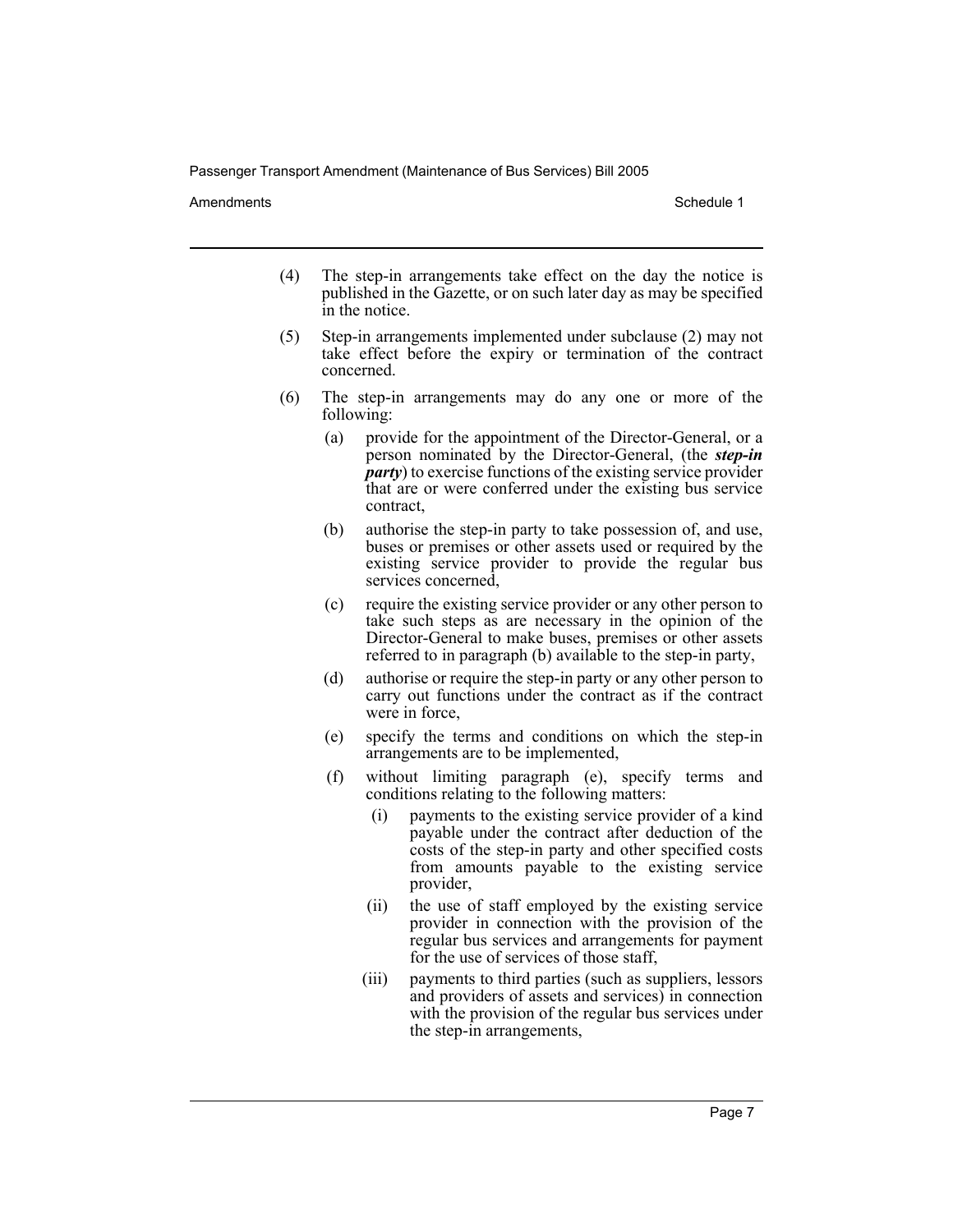#### Schedule 1 Amendments

- (g) specify the period (being a period not exceeding 12 months) for which the step-in arrangements are in force,
- (h) specify any other circumstances in which the step-in arrangements cease to be in force,
- (i) contain any other necessary consequential or ancillary provisions.
- (7) In determining the step-in arrangements, and any terms and conditions on which they are to be implemented, the Director-General is to consider the terms and conditions of the existing bus service contract concerned and any relevant commercial arrangements or security transactions of the existing service provider or other persons, being arrangements or transactions entered into at arms-length, relating to assets affected by the proposed step-in arrangements or the provision of the regular bus services.
- (8) A step-in party may provide bus services in accordance with step-in arrangements in force under this clause despite any other provision of this Act or the regulations or any other law.
- (9) A notice under this clause may be revoked or varied by the Director-General by notice published in the Gazette.
- (10) Nothing in this clause prevents the Director-General from making arrangements of a kind referred to in clause 35 or taking action under any other law to maintain a regular bus service that may be the subject of arrangements under this clause.

**Note.** This clause is a transitional clause and does not apply to contracts entered into under Division 3 of Part 3 (as substituted by the *Passenger Transport Amendment (Bus Reform) Act 2004*) and so will only affect commercial bus service contracts in force before that Division was inserted and certain interim contracts entered into pending new contracts coming into force. When these existing and interim contracts cease to be in force, this clause will cease to have operation.

#### **39BA Additional provisions relating to step-in arrangements after service breach notices**

- (1) This clause applies to step-in arrangements implemented under clause  $39B(3)$  after a failure to comply with a service breach notice, and so applies in addition to clause 39B.
- (2) The terms and conditions of the step-in arrangement may, if the existing bus service contract is in force, make provision for or with respect to the operation of the contract, including obligations, rights and liabilities under the contract, and exclusion from liability under the contract, during the period that the step-in arrangements are in force.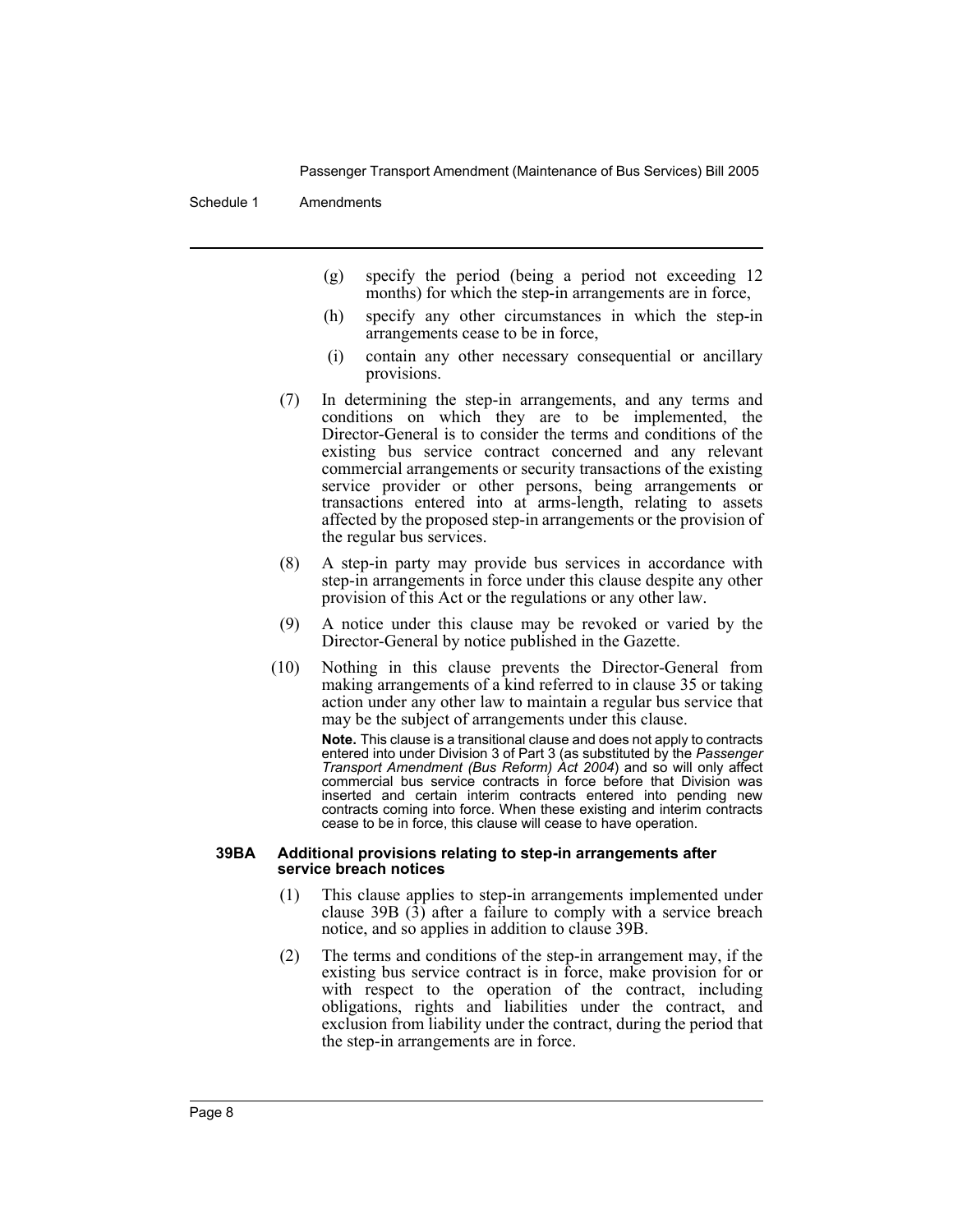Amendments **Schedule 1** and the set of the set of the set of the set of the set of the set of the set of the set of the set of the set of the set of the set of the set of the set of the set of the set of the set of the set

- (3) A provision of a step-in arrangement of a kind specified in subclause (2) has effect in relation to the bus service contract during the period that the step-in arrangements are in force despite any provision of the contract or any other law.
- (4) A step-in arrangement that affects an existing bus service contract that is in force does not affect the term of the contract.
- (5) A step-in arrangement that results from a failure to comply with a service breach notice has effect for the period specified in the notice under clause 39B or until the Director-General revokes the notice, by notice published in the Gazette, on the ground that the service breach notice has been complied with or on for any other reason, whichever occurs first.
- (6) The Director-General may take action under this clause to revoke a notice on the Director-General's own initiative or on the application of an existing service provider.

#### **39C Offence relating to step-in arrangements**

(1) A person must not, without reasonable excuse, fail to comply with a requirement imposed on the person under step-in arrangements in force under clause 39B.

Maximum penalty: 100 penalty units.

(2) A person must not enter into an agreement, arrangement or other transaction or take action with the intention of, or with intentions that include, preventing the use of staff or a bus, premises or other assets in accordance with step-in arrangements under clause 39B.

Maximum penalty: 100 penalty units.

#### **39D Liability of step-in parties, existing service providers and other parties under step-in arrangements**

- (1) In determining step-in arrangements, the Director-General must specify terms and conditions relating to the liability or protection from liability (including indemnities or releases to be given) of the existing service provider and the step-in party in connection with acts or omissions done or omitted for the purposes of implementing step-in arrangements.
- (2) Any such terms and conditions are to be determined having regard to the following principles (subject to any necessary exceptions determined in a particular case by the Minister):
	- (a) the step-in party should be protected from liability to the existing service provider or any other person for acts done or omitted in good faith for the purposes of implementing step-in arrangements,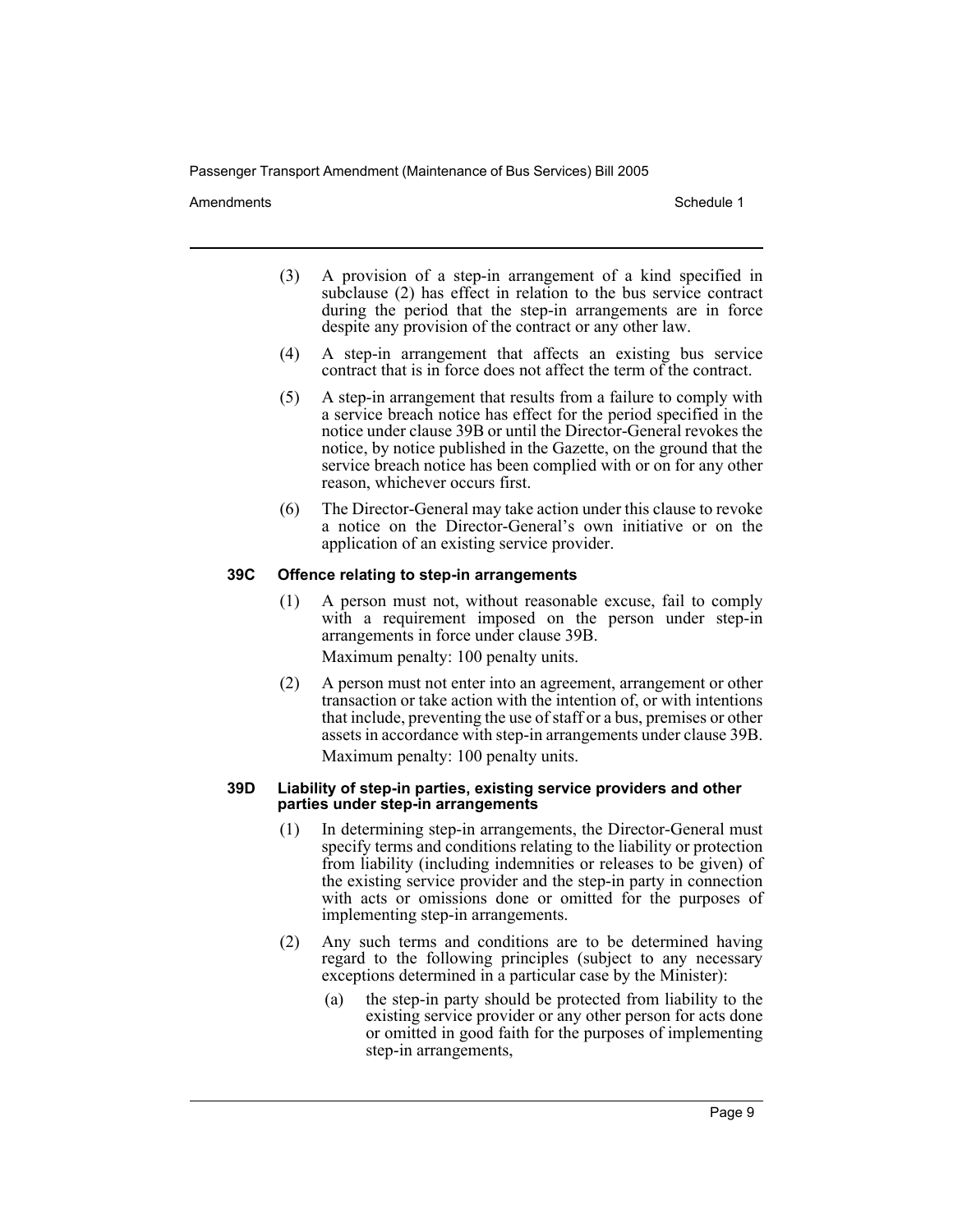#### Schedule 1 Amendments

- (b) the step-in party should be protected from liability for acts or omissions of the existing service provider done or omitted before the implementation of the step-in arrangements,
- (c) the existing service provider should be protected from liability for acts done or omitted by the step-in party or any other person for the purposes of implementing step-in arrangements,
- (d) a person dealing with the step-in party in the course of implementing step-in arrangements should be protected from liability for acts or omissions done in good faith at the lawful request or requirement of the step-in party.
- (3) Without limiting subclause (1), the step-in arrangements may, for the purposes of this clause, specify terms and conditions containing one or more of the following requirements:
	- (a) a requirement that indemnities or releases be given to or by or on behalf of the step-in party or the existing service provider in connection with the step-in arrangements,
	- (b) a requirement that indemnities or releases be given to or by or on behalf of the step-in party or the existing service provider in connection with obligations, rights and liabilities under the workers compensation Acts and other legislation or laws relating to employer or occupier liability or liability in relation to environmental obligations,
	- (c) a requirement that warranties or agreements be given or entered into by or on behalf of the step-in party or the existing service provider in relation to specified obligations, rights and liabilities.
- (4) A term or condition of a step-in arrangement of a kind referred to in this clause, and any thing done in accordance with any such term or condition, has effect despite any other provision of this Act or the regulations or any other law.
- (5) Nothing in this clause permits a term or condition of a step-in arrangement that has the effect of:
	- (a) removing from an existing service provider the obligation to have and maintain in force an insurance policy, or to be a self-insurer, under the workers compensation Acts in respect of any of its staff whose services are made use of under step-in arrangements, or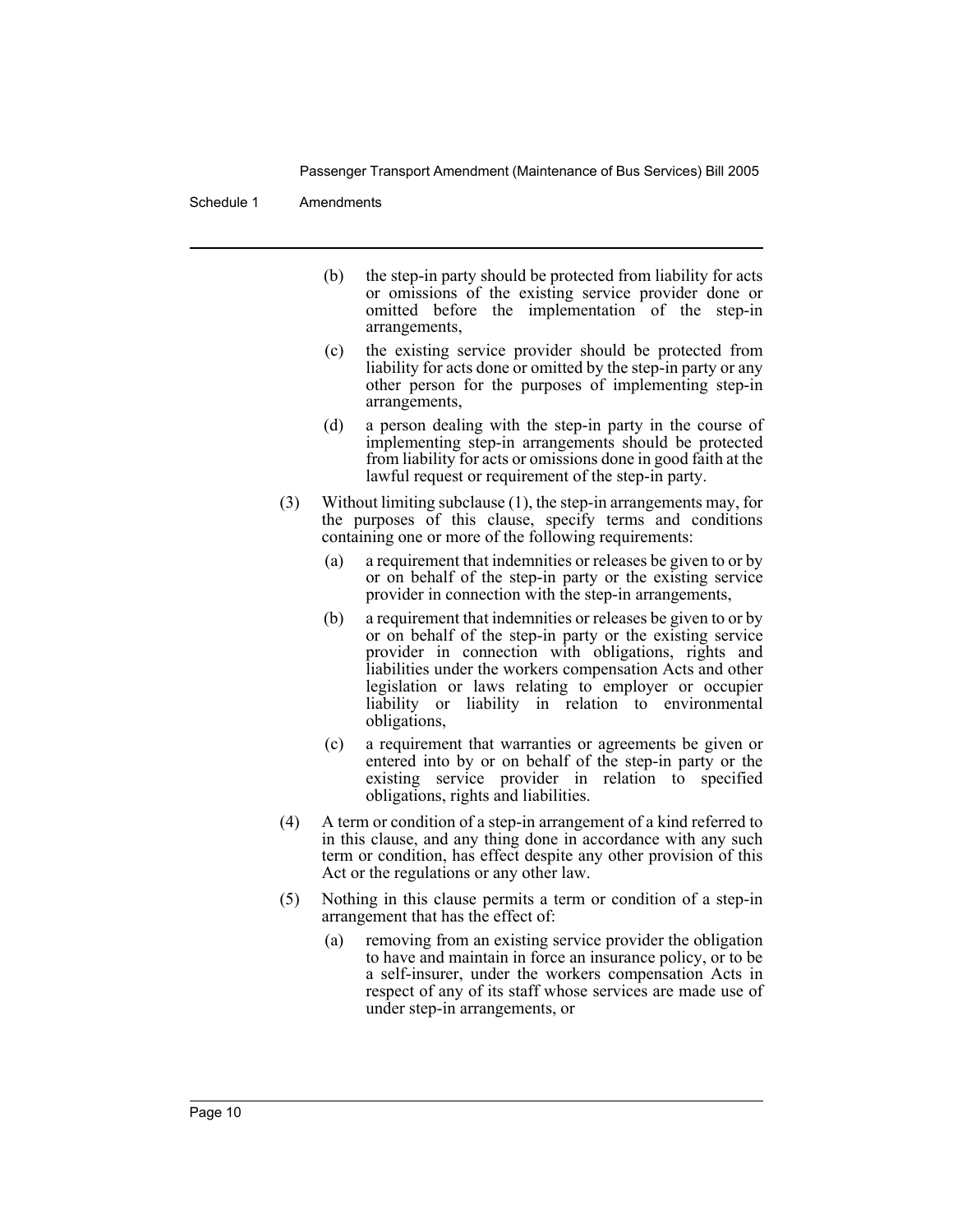Amendments **Schedule 1** and the set of the set of the set of the set of the set of the set of the set of the set of the set of the set of the set of the set of the set of the set of the set of the set of the set of the set

- (b) removing any liability of an existing service provider in respect of injury to any such staff under those Acts or that exists independently of those Acts.
- (6) The Director-General may prepare model terms and conditions for the purposes of this clause and is to consult with industry representatives of bus service providers in relation to any such model terms and conditions.
- (7) In this clause:

*workers compensation Acts* means the *Workers Compensation Act 1987* and the *Workplace Injury Management and Workers Compensation Act 1998* and any instruments made under those Acts.

#### **39E New contractual arrangements to end step-in arrangements**

- (1) The Director-General must, after implementing step-in arrangements on the expiry or termination of an existing bus service contract, use his or her best endeavours to enter into a new service contract with a person under the provisions of Division 3 of Part 3 to provide a regular bus service for the region or route or operation (or part of the region or route) for which the existing service provider was providing a regular bus service under the existing bus service contract.
- (2) The Director-General must revoke the notice under clause 39B on or before the new service contract takes effect.

## **39F Operation of step-in arrangements**

- (1) The operation of clause 39A or 39B or a service breach notice or any step-in arrangements is not to be regarded:
	- (a) as a breach of contract or confidence or otherwise as a civil wrong, or
	- (b) as a breach of any contractual provision prohibiting, restricting or regulating the provision of bus services, or
	- (c) as giving rise to any remedy by a party to an instrument, or as causing or permitting the termination of any instrument, or
	- (d) as an event of default under any contract or other instrument.
- (2) The operation of clause 39A or 39B or a service breach notice or any step-in arrangements do not adversely affect any entitlements arising out of employment of any staff whose services are made use of under step-in arrangements.